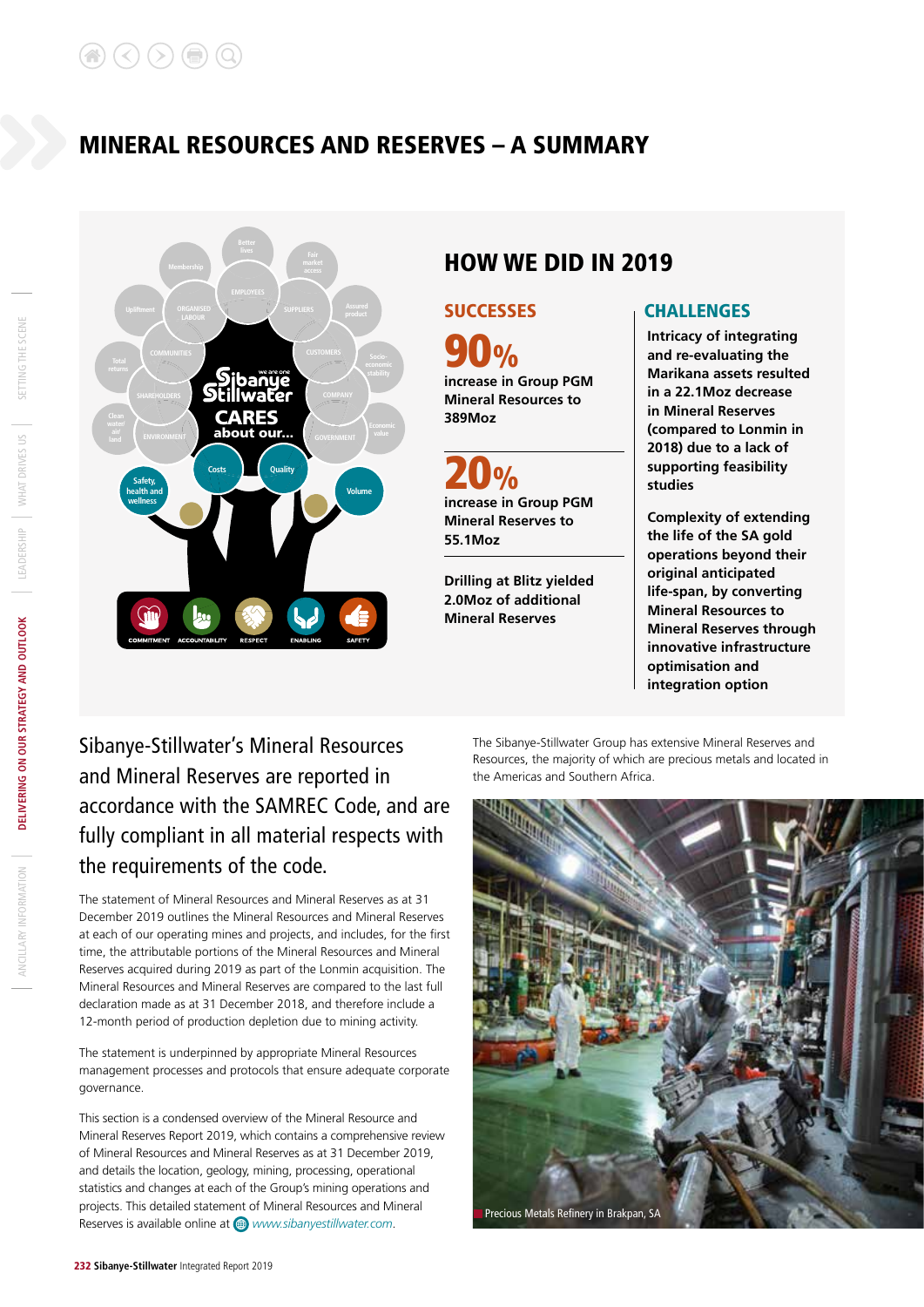

- 90% increase in the total platinum group metals (PGM) Mineral Resources to 389.0Moz and a 20% increase in the Group's PGM Mineral Reserves to 55.1Moz, primarily due to the inclusion of the Marikana (previously Lonmin) assets, acquired in June 2019
- Ongoing successful definition drilling at the Blitz project, Stillwater Mine, at the United States (US) PGM operations yielded 2.0Moz of additional Mineral Reserves
- Gold Mineral Resources at the South African (SA) gold operations increased by 52% primarily due to a reduction in costs associated with the Kloof integration project, facilitating a decrease in cut-off grades
- Exploration projects' advanced through the establishment of key partnerships with Generation Mining Ltd and Wallbridge Ltd

The Group complies with both the JSE and the US Securities and Exchange Commission (SEC) guidelines on commodity prices used in the estimation of Mineral Reserves at all managed operations and projects. An average exchange rate of R14.50/US\$ and the commodity prices illustrated below were used in the estimation process:

|                        |                | 31-Dec-19  |                | 31-Dec-18 |            |         |  |  |
|------------------------|----------------|------------|----------------|-----------|------------|---------|--|--|
| <b>Precious metals</b> | US\$/oz        | R/oz       | R/kg           | US\$/oz   | R/oz       | R/kg    |  |  |
| Gold                   | 1,300          | 18,850     | 610,000        | 1,238     | 16,796     | 540,000 |  |  |
| Platinum               | 887            | 12,862     | 413,506        | 959       | 12,994     | 417,781 |  |  |
| Palladium              | 1,123          | 16,284     | 523,526        | 819       | 11,097     | 356,791 |  |  |
| <b>Rhodium</b>         | 3,600          | 52,200     | 1,678,267      | 1,180     | 15,989     | 514,058 |  |  |
| <b>Iridium</b>         | 1,247          | 18,082     | 581,333        | 814       | 11,030     | 354,613 |  |  |
| Ruthenium              | 200            | 2,900      | 93,237         | 102       | 1,382      | 44,436  |  |  |
| <b>Base metals</b>     | <b>US\$/lb</b> | US\$/tonne | <b>R/tonne</b> | US\$/lb   | US\$/tonne | R/tonne |  |  |
| Nickel                 | 6.33           | 13,955     | 183,454        | 4.99      | 11,009     | 149,172 |  |  |
| Copper                 | 3.14           | 6,923      | 91,133         | 2.68      | 5,913      | 80,121  |  |  |

|                                        |         | 31-Dec-19  |           | 31-Dec-18 |            |           |  |  |  |
|----------------------------------------|---------|------------|-----------|-----------|------------|-----------|--|--|--|
|                                        | US\$/lb | US\$/tonne | R/tonne   | US\$/lb   | US\$/tonne | R/tonne   |  |  |  |
| Cobalt                                 | 28.00   | 61,729     | 895.076   | 20.00     | 44,092     | 597,441   |  |  |  |
| Uranium oxide $(U, O_s)^+$             | 32.00   | 70,548     | 1.022.944 | 37.00     | 81.569     | 1,105,266 |  |  |  |
| Chromium oxide $(Cr, Q)$ <sup>23</sup> | 0.07    | 165        | 2,393     | 0.09      | 207        | 2,804     |  |  |  |

*1,2 Long term contract price*

*3 42% concentrate*

ANCILLARY INFORMATION

ANCILLARY INFORMATION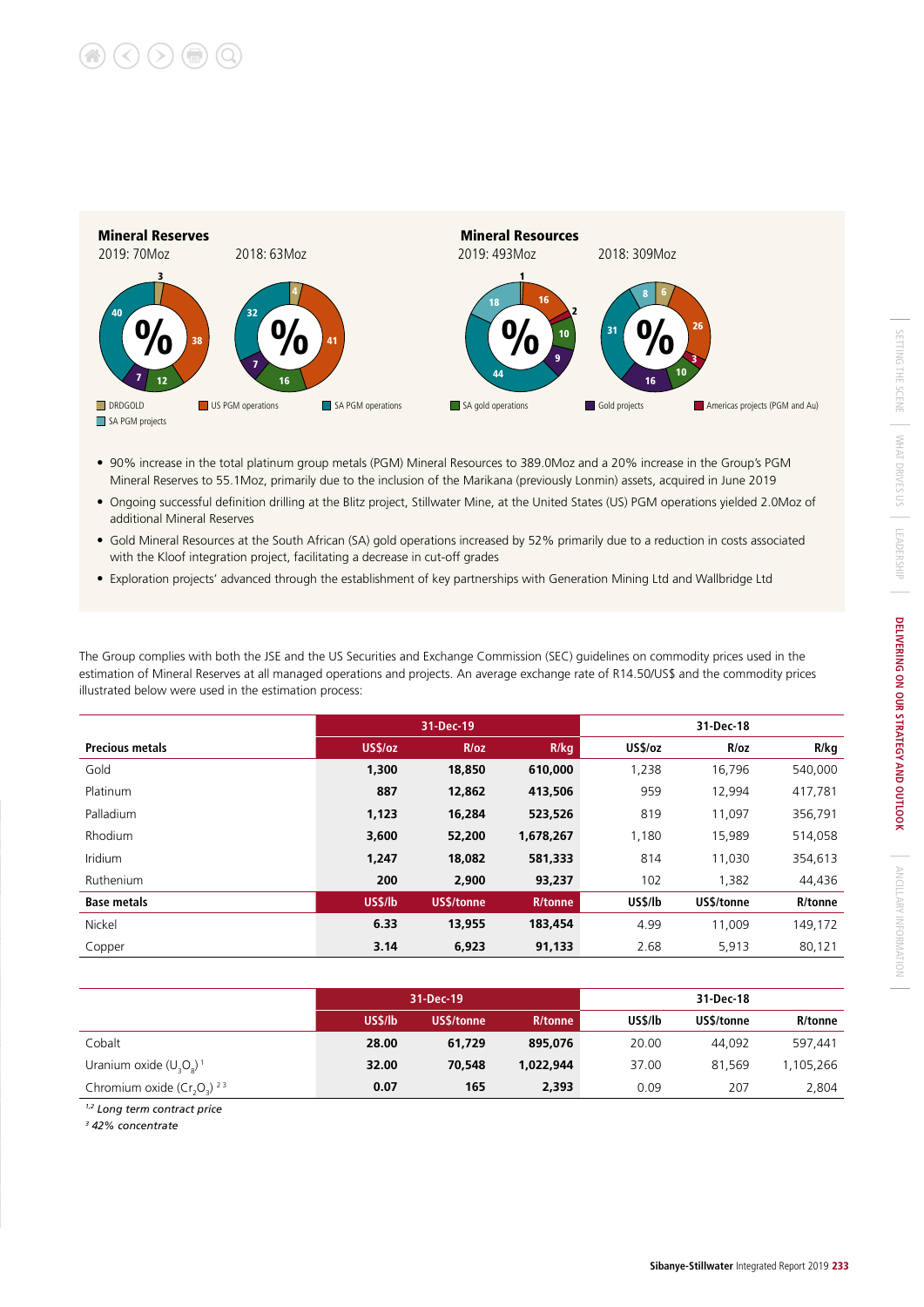#### US PGM OPERATIONS

Total 2E PGM Mineral Resources estimated at 81.1Moz, an increase of 2% from 31 December 2018. Mineral Resources remain largely unchanged with mining depletions offset by Mineral Resource growth primarily at the Blitz section of the Stillwater mine.

Total 2E PGM Mineral Reserves estimated at 26.9Moz, an increase of 5% from 31 December 2018. The growth in Mineral Reserves was driven by continued positive drilling results at the Blitz section of the Stillwater Mine. Ongoing external audits by independent parties have noted that Mineral Reserve tonnages may be marginally understated and grades marginally overstated due to the addition of unplanned mineralised dilution during stoping. This is not deemed to have a material impact on estimated Mineral Reserve ounces and further definition of unplanned dilution is currently being investigated for inclusion in future Mineral Reserve estimates, including the implementation of scanning technology in stoping operations.

#### **US PGM operations – Mineral Reserve reconciliation**

| <b>Factors</b>                          | 2E PGM (Moz) |
|-----------------------------------------|--------------|
| 31 December 2018                        | 25.6         |
| Depletion during 2017                   | (0.7)        |
| Area inclusions/exclusions <sup>1</sup> | 17           |
| Geological interpretation               | 0 3          |
| 31 December 2019                        | 26.9         |

*1 Expansion in the Blitz project area*

#### **Projects in the Americas**

Total 2E PGM Mineral Resources decrease by 22% to 3.1Moz, principally as a result of the revised attributable interest in the Marathon Project. During 2019, Sibanye-Stillwater concluded an agreement with Generation Mining Limited (Gen Mining) through which Gen Mining acquired a 51% interest in the Marathon project and formed an unincorporated joint venture with Stillwater Canada Inc., in exchange for a cash consideration of 3.0 million Canadian dollars (CAD) and a 12.9% equity interest in Gen Mining. Gen Mining has an option to earn up to an 80% interest through spending of CAD\$10 million and preparing a Preliminary Economic Assessment within four years of the property acquisition date marked as July 11, 2019.

The PGM Mineral Resources for the Denison PGM exploration project are also included for the first time, adding 0.3Moz. Denison project is a PGM exploration project on the Sudbury Igneous Complex (SIC), approximately 30km to the west southwest of the town of Sudbury. During 2019, Sibanye-Stillwater acquired the entire shareholding in Lonmin PLC, including the Denison project, which was 100% held by Loncan, a subsidiary of Lonmin. During 2019, Loncan entered into a binding agreement with Wallbridge Mining whereby Loncan has appointed Wallbridge as the operator of the Revised Denison Property to raise the necessary funding, implement the business plan and manage the daily operations of Loncan. Loncan has at the end of October 2019 issued Wallbridge with 20% of Loncan (Loncan shareholding is currently 80% Lonmin and 20% Wallbridge).

Total Gold Mineral Resources of 6.6Moz, and total Copper Mineral Resources of 18,711.5Mlb, remained stable, with a minor (<1%) change in copper Mineral Resources due to the revised attributable interest at Marathon.

#### SA PGM OPERATIONS

Total estimated 4E PGM Mineral Resources increased to 218.Moz (+127%) as compared to 31 December 2018, primarily due to the inclusion of 124.3Moz attributable to the Marikana operation.

Total 4E PGM Mineral Reserves were estimated at 28.2Moz, inclusive of 9.2Moz attributable to the Marikana operation, an increase of 38% from 31 December 2018.

A decrease in Mineral Reserves of 1.4Moz was recorded at the Rustenburg, Kroondal and Mimosa operations, primarily as a result of depletion of 1.6Moz from mining activities during 2019, partly offset by 0.2Moz increase due to the latest life of mine scheduling.

A thorough review of the historic (Sept 2018) 4E PGM Mineral Reserve estimate at the Marikana Operations, post the takeover of these assets by Sibanye-Stillwater in June 2019, resulted in a decrease of 22.1Moz primarily due to:

- Depletion of 1.2Moz from mining activities during 2019 (15 months Oct 2018 to Dec 2019)
- Reduction of 1.1Moz due to an updated geological interpretation influencing design and scheduling
- Reduction of 1.5Moz due to the application of the economic evaluation process
- Removal of Mineral Reserves of 11.8Moz from operations on Care and Maintenance without the requisite feasibility studies in line with Sibanye-Stillwater's policy
- Removal of Mineral Reserves of 11.7Moz from projects below infrastructure, which are not included in the life of mine

The decrease was partially offset by:

- An addition of 0.3Moz included under the Marikana Mineral Reserve estimate identified as a synergistic benefit
- Sibanye-Stillwater reporting reserve estimates on an attributable basis of 95%, increasing the total reported attributable Mineral Reserves by 4.9Moz in line with Group policy

Feasibility studies are currently being conducted on selected projects to confirm economic viability at current economic parameters, which may positively affect future Mineral Reserve estimates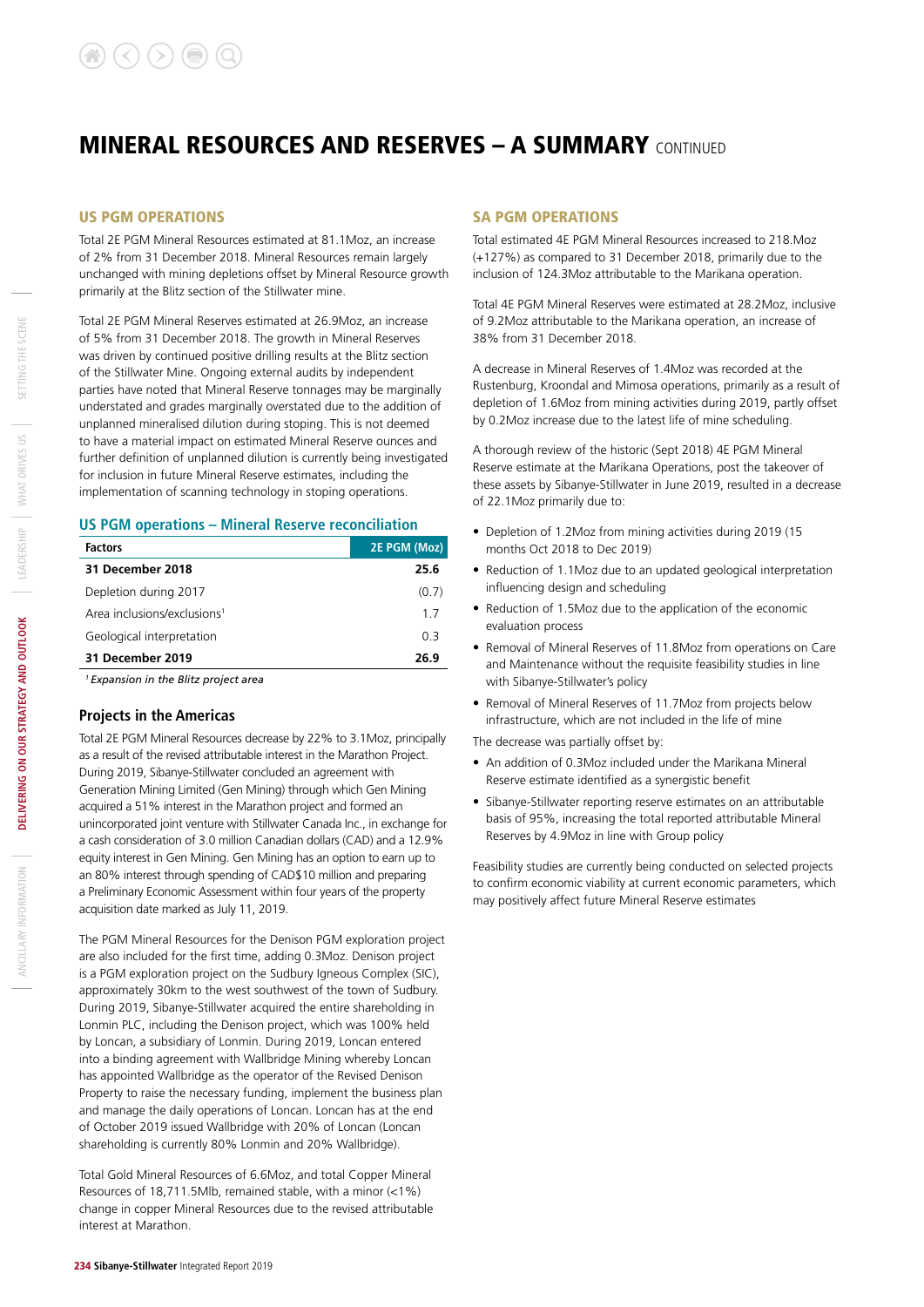### **SA PGM operations – Mineral Reserve reconciliation**

| <b>Factors</b>                                 | <b>4E PGM (Moz)</b> |
|------------------------------------------------|---------------------|
| 31 December 2018 (excl. Marikana)              | 20.4                |
| Depletion                                      | (1.6)               |
| Geological interpretation <sup>1</sup>         | 0.01                |
| Economic parameters                            | 0.02                |
| Modifying factors <sup>1</sup>                 | 0.1                 |
| 31 December 2019 (excl. Marikana)              | 19.0                |
| Marikana (30 September 2018)                   | 31.2                |
| Attributable adjustment to 95.25% <sup>6</sup> | 4.9                 |
| Depletion                                      | (1.2)               |
| Area inclusions/exclusions 2,3                 | (23.2)              |
| Geological interpretation 4                    | (1.1)               |
| Economic parameters <sup>5</sup>               | (1.5)               |
| Modifying factors                              | (0.05)              |
| Marikana (31 December 2019)                    | 9.2                 |
| Total (31 December 2019)                       | 28.2                |

*1 Updates in geological interpretations and modifying factors*

*2 Removal of Mineral Reserves from projects and operations placed on Care and Maintenance and below infrastructure*

*3 Benefit associated with synergies realised between shaft boundaries*

*4 Increases in geological loss with latest interpretation*

*5 Removal of sub-economic Mineral Reserves at the end of LoM due to tail cutting*

*6 Mineral Reserves declared at 95.25% attributable in line with Group methodology*

### **SA PGM projects**

Total 4E PGM Mineral Resources were estimated at 86.8Moz, an increase of 256%, inclusive of Akanani and Limpopo (acquired as part of the Lonmin assets), which added 62.7Moz.

### **SA gold operations**

Mineral Resources, estimated at 51.5Moz, increased by 17.6Moz (52%) largely due to a change in the estimation process at the existing gold operations, especially Kloof, where the variance amounted to an additional 15.2Moz.

Mineral Reserves, estimated at 10.9Moz, declined by 1.2Moz (10%) due to the following:

- Depletion from mining activities during 2019 amounted to 0.8Moz
- Geological structural complexities at Driefontein 5 Shaft in the overbank area as well as changes in the Kloof Reef (KR) sub crop position at Kloof 8 Shaft, resulted in a drop of 0.2Moz
- A change in the estimation methodology, specifically at Driefontein 5 Shaft on the Carbon Leader Reef (CLR); and Kloof 4 Shaft on the Ventersdorp Contact Reef (VCR), which reduced the Mineral Reserve by 0.3Moz
- Un-economic exclusions at Driefontein 5 Shaft, and to a lesser extent, low grade surface rock dump exclusions, which resulted in a reduction of 0.2Moz

These decreases were partially offset by improvements in the historical modifying factors at Driefontein and Kloof, which added 0.1Moz to the Mineral Reserve. The extension of the Beatrix 4 Shaft Life of Mine (LoM) due to its continued profitability together with some additions at Driefontein 1 Shaft, increased the Mineral Reserve by 0.3Moz.

### **SA gold operations – Mineral Reserve reconciliation**

| <b>Factors</b>                          | Gold (Moz) |
|-----------------------------------------|------------|
| 31 December 2018                        | 12.1       |
| Depletion                               | (0.8)      |
| Area inclusions/exclusions <sup>1</sup> | 03         |
| Geological interpretation <sup>2</sup>  | (0.2)      |
| Estimation methodology <sup>3</sup>     | (0.3)      |
| Economic parameters <sup>4</sup>        | (0.2)      |
| Modifying factors <sup>5</sup>          | 0.1        |
| 31 December 2019                        | 10.9       |
|                                         |            |

*1 Beatrix 4 Shaft LoM extended, Driefontein 1 Shaft inclusions, Kloof 4 Shaft exclusions, DRDGOLD changes*

*2 Kloof 8 Shaft sub-crop position changed, Driefontein 5 Shaft structural complexities in Overbank Area*

*3 Driefontein CLR changes in Overbank Area, Kloof VCR changes in 4 Shaft 4 Surface unpay exclusions, Driefontein 5 Shaft unpay exclusions 5 Improvement in the MCF at Driefontein and Kloof*

# **SA gold projects**

Total gold Mineral Resources decreased by 27% to 46.5 Moz. The increase was primarily due to the exclusion of the attributable portion of the DRDGOLD underground Mineral Resource at ERPM, following the sale of mining rights and all permits and licences relating thereto of the underground workings, resulting in a decrease of 14.8Moz. The other material impact was at the Kloof Below Infrastructure (BI) Mineral Resources, which decreased by 4Moz due to an update in the estimation model. The estimation domains were adjusted in line with changes in the facies for the EBA area, as well as constraining the estimate in the areas with a lack of borehole information by using the Global Mean for simple kriging.

In January 2020, Sibanye-Stillwater exercised its option to increase its shareholding in DRDGold to 50.1%. This increase in shareholding will positively impact the Company's attributable Gold Mineral Resources and Mineral Reserves in future reporting periods.

The total projects Gold Mineral Reserve of 4.5Moz was unchanged.

### **SA uranium operations and projects**

Total  $\cup_{\alpha}$ O<sub>8</sub> Mineral Resource remained unchanged at 78.7Mlb.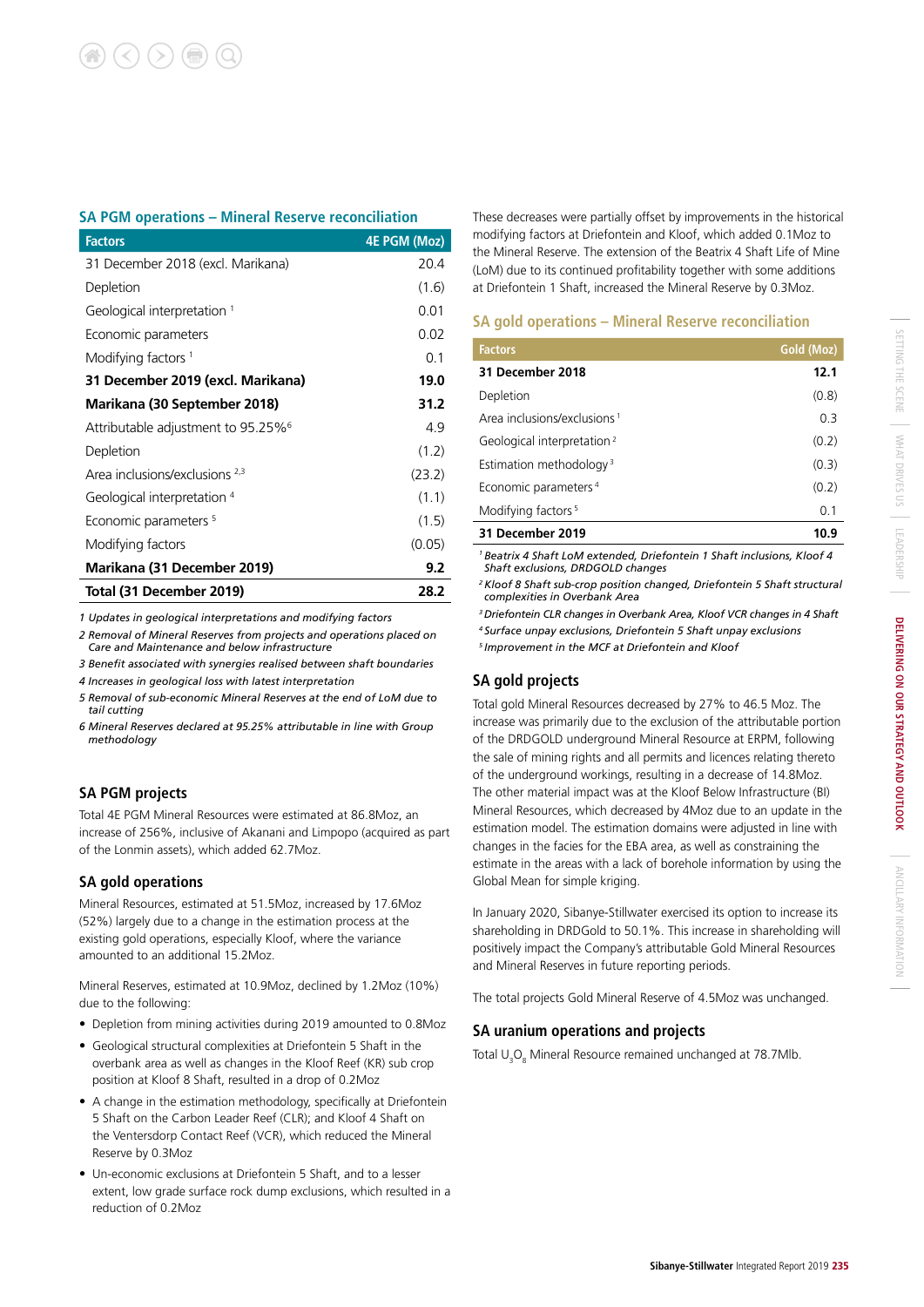### GOVERNANCE RELATING TO MINERAL RESOURCES AND MINERAL RESERVES

Sibanye-Stillwater reports its Mineral Resources and Mineral Reserves in accordance with the SAMREC Code, the updated Section 12 of the JSE Listings Requirements; and in consideration of the SEC Industry Guide 7, which is aligned with the guiding principles of SOX. Recent amendments adopted by the SEC to modernise the property disclosure requirements for mining registrations, which has not come into effect fully yet, aligns closely with the requirements under the JSE and SAMREC, and any non-compliance to SEC Industry Guide 7 is therefore considered immaterial. The Altar, Marathon and Rio Grande Mineral Resources were originally compiled under NI 43-101 guidelines but are deemed to be SAMREC compliant.

Guided by a commitment to best practice corporate governance, the statement has been reviewed by each region's technical services function. Independent reviews are also conducted on a two-year cycle with no material shortcomings to date.

The Mineral Resources and Mineral Reserves are estimated at a particular date, and are affected by fluctuations in mineral prices, the rand-dollar exchange rate, operating costs, mining permits, changes in legislation and operating factors, among others. Mineral Resources and Mineral Reserves are only stated for properties over which mineral right licences have been granted and are valid; or where there are no reasons to believe that renewal applications would not be granted.

All statement figures are managed by Sibanye-Stillwater with the exception of those for Mimosa, Altar, Rio Grande and DRDGOLD. Mineral Resources are reported inclusive of Mineral Reserves and production volumes are reported in metric tonnes (t).

Gold and uranium estimates are reported separately from each other therefore no gold equivalents are stated to avoid potential anomalies as a result of year-on-year metal price differentials. The statement for the SA PGM operations reports 4E and 6E PGM, which are platinum, palladium, rhodium and gold (4E), plus iridium and ruthenium (6E). Individual proportions of the 4E and 6E PGM are determined via prill splits as determined from the assays. The statement for the US PGM operations reports 2E PGM, which are palladium and platinum.

All financial models used to determine Mineral Reserves are based on current tax regulations at 31 December 2019.

#### COMPETENT PERSONS

For the US PGM operations, the lead competent person designated in terms of the SAMREC Code, who takes responsibility for the consolidation and reporting of the Stillwater and East Boulder Mineral Resources and Mineral Reserves, and for the overall regulatory compliance of these figures, is:

#### **Brent La Moure**

Stillwater Mine, 26 West Dry Creek Circle, Montana Suite 400, Littleton, Colorado, 80120

Brent is a consultant to the Group and gave his consent for the disclosure of the 2019 Mineral Resources and Mineral Reserves Statement. Brent (BSc [Mining Eng]) is registered with the Mining and Metallurgical Society of America (01363QP) and has 24 years' experience relative to the type and style of mineral deposit under consideration.

For the SA gold operations, the lead competent person designated in terms of the SAMREC Code, with responsibility for the consolidation and reporting of their Mineral Resources and Mineral Reserves and for overall regulatory compliance of these figures, is:

#### **Gerhard Janse van Vuuren**

Kloof Gold Mine, Farm Rietfontein, Gauteng Private Bag X190, Westonaria, 1780

Gerhard is a full-time, permanent employee of the Group and gave his consent for the disclosure of the 2019 Mineral Resources and Mineral Reserves Statement. Gerhard (GDE [Mining Eng], MBA, MSCC and BTech [MRM]) is registered with The Southern African Institute of Mining and Metallurgy (SAIMM) (706705) and has 32 years' experience relative to the type and style of mineral deposit under consideration.

For the SA PGM operations, the lead competent person designated in terms of the SAMREC Code, who takes responsibility for the consolidation and reporting of these Mineral Resources and Mineral Reserves, and for the overall regulatory compliance of these figures, is:

#### **Andrew Brown**

Constantia Office Park, Cnr 14th Avenue & Hendrik Potgieter Road, Bridgeview House, Ground Floor (Lakeview Avenue), Weltevreden Park, 1709

Andrew is a full-time, permanent employee of the Group, and gave his consent for the disclosure of the 2019 Mineral Resource and Mineral Reserve Estimates. Andrew (MSc [Mining Eng]) is registered with SAIMM (705060) and has 35 years' experience relative to the type and style of mineral deposit under consideration.

For the Americas projects Mineral Resource estimation, the competent persons are Stanford Foy (Altar and Rio Grande) and Rodney N Thomas (Marathon), who gave their consent for the disclosure of the 2019 Mineral Resources and Mineral Reserves Statement. Stan is registered with the Society for Mining, Metallurgy and Exploration Inc. (4140727RM) and has 28 years' experience relative to the type and style of mineral deposit under consideration. Rodney is registered with the Society for Professional Geoscientists (Ontario) and has 40 years' mineral industry experience, including several years relative to the type and style of mineral deposit under consideration. Stan is a former Sibanye-Stillwater employee, a current full-time employee of Aldebaran Resources Inc. and a consultant to Sibanye-Stillwater and can be contacted at 38 Bannock Cir. #1449, Red Lodge, MT 59068 USA. Rodney is a full-time employee of, and the designated Qualified Person for, Generation Mining Limited and can be contacted at First Canadian Place Suite 7010 – 100 King Street West, P.O. Box 70, Toronto, ON, Canada M5X 1B1.

The 38.05% attributable portion (as at 31 December 2019) of the DRDGOLD current surface tailings operations including the ERGO and FWGR operations. For this attributable portion of the DRD Mineral Resources and Mineral Reserves, the company was reliant on the external, non-related competent persons of DRDGOLD as follows:

The Mineral Resources for the ERGO surface operations are based on depletion (up to December 2019) and the Competent Person designated in terms of SAMREC is Mr M Mudau, MSc Eng, Pr. Sci. Nat., the Resource Geology Manager at the RVN Group. The Competent Person designated in terms of SAMREC who takes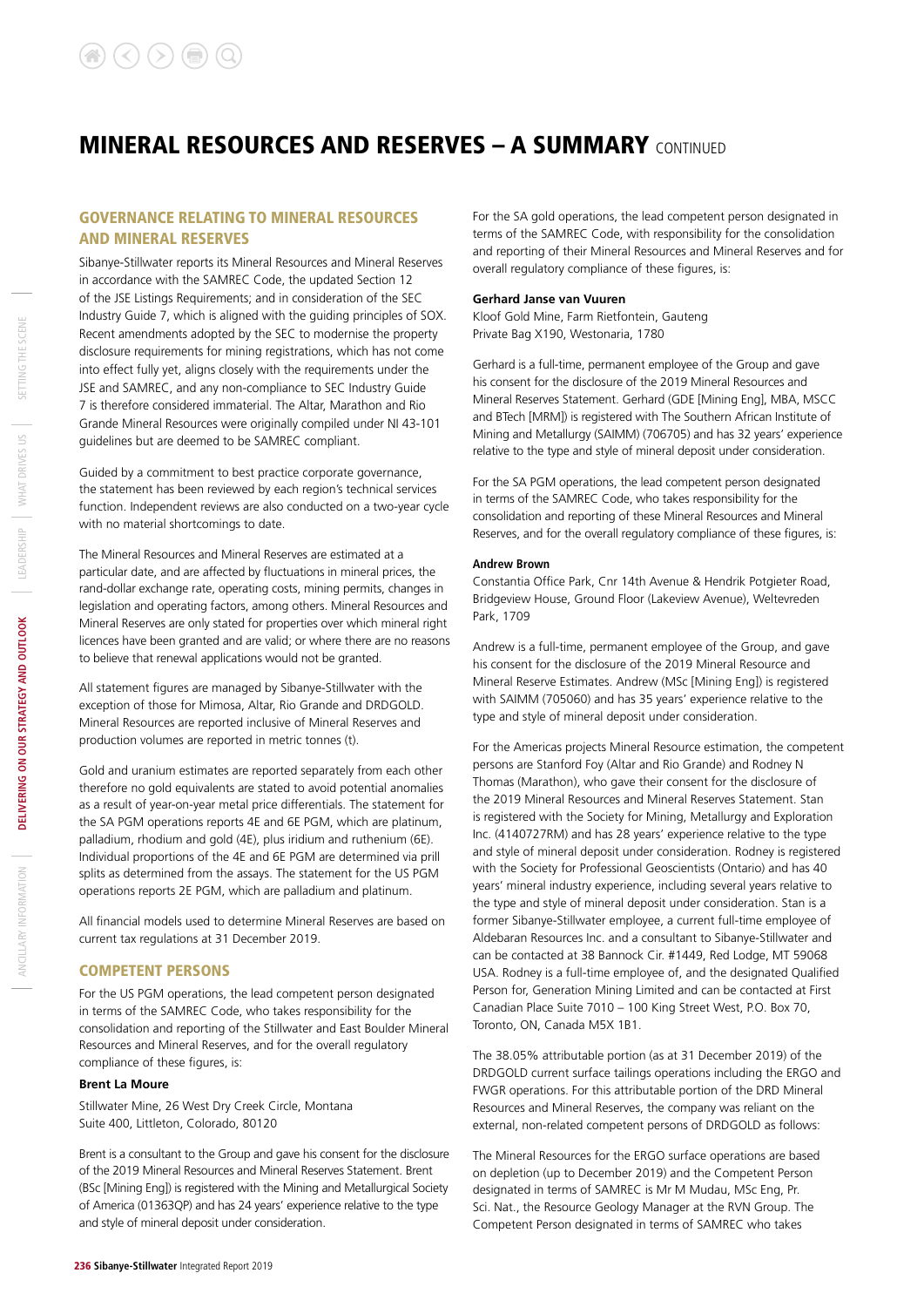responsibility for the reporting of the surface Mineral Reserves, also based on depletion up to December 2019, is Professor S Rupprecht, Principal Mining Engineer of the RVN Group. The Competent Person designated in terms of SAMREC who takes responsibility for the reporting of the Mineral Reserves for the Far West Gold Recoveries operation, also based on depletion up to December 2019, is Mr Vaughn Duke of Sound Mining Proprietary Limited. They all gave consent for the disclosure of the 2019 Mineral Resources and Mineral Reserves Statement

The company has the written confirmation from the lead competent persons that the information disclosed in the Mineral Resources and Mineral Reserves Report supplement are compliant with the SAMREC Code and, where applicable, the relevant Section 12 and Table 1 requirements and that it may be published in the form and context in which it was intended.

|                                |               |              | <b>Mineral Resources</b> |        |                                |               | <b>Mineral Reserves</b> |        |        |
|--------------------------------|---------------|--------------|--------------------------|--------|--------------------------------|---------------|-------------------------|--------|--------|
| <b>OPERATIONS</b>              |               | 2019         |                          | 2018   | <b>OPERATIONS</b>              |               | 2019                    |        | 2018   |
|                                | <b>Tonnes</b> | <b>Grade</b> | 2E PGM                   | 2E PGM |                                | <b>Tonnes</b> | Grade                   | 2E PGM | 2E PGM |
| <b>Underground</b>             | (Mt)          | (g/t)        | (Moz)                    | (Moz)  | <b>Underground</b>             | (Mt)          | (g/t)                   | (Moz)  | (Moz)  |
| <b>Stillwater</b>              |               |              |                          |        | <b>Stillwater</b>              |               |                         |        |        |
| Measured                       | 5.6           | 19.5         | 3.499                    | 3.214  | Proved                         | 3.8           | 19.2                    | 2.326  | 2.123  |
| Indicated                      | 31.3          | 17.9         | 17.993                   | 15.738 | Probable                       | 23.0          | 19.5                    | 14.390 | 12.634 |
| Inferred                       | 48.1          | 17.3         | 26.706                   | 26.877 |                                |               |                         |        |        |
| <b>Total</b>                   | 85.0          | 17.6         | 48.199                   | 45.829 | <b>Total</b>                   | 26.8          | 19.4                    | 16.716 | 14.756 |
| <b>East Boulder</b>            |               |              |                          |        | <b>East Boulder</b>            |               |                         |        |        |
| Measured                       | 3.8           | 14.6         | 1.792                    | 1.849  | Proved                         | 2.7           | 14.4                    | 1.232  | 1.342  |
| Indicated                      | 26.2          | 14.8         | 12.463                   | 13.149 | Probable                       | 18.9          | 14.7                    | 8.935  | 9.515  |
| Inferred                       | 37.9          | 15.3         | 18.621                   | 19.033 |                                |               |                         |        |        |
| <b>Total</b>                   | 67.9          | 15.1         | 32.876                   | 34.031 | <b>Total</b>                   | 21.5          | 14.7                    | 10.167 | 10.858 |
| Underground - total            | 152.9         | 16.5         | 81.074                   | 79.860 | Underground - total            | 48.3          | 17.3                    | 26.883 | 25.614 |
| <b>PROJECTS</b>                |               |              |                          |        | <b>PROJECTS</b>                |               |                         |        |        |
| <b>Marathon</b>                |               |              |                          |        | <b>Marathon</b>                |               |                         |        |        |
| Measured                       | 57.4          | 0.8          | 1.562                    | 2.693  |                                |               |                         |        |        |
| Indicated                      | 65.6          | 0.6          | 1.237                    | 1.290  | Indicated                      |               |                         |        |        |
| Inferred                       | 15.3          | 0.5          | 0.238                    | 0.001  | Inferred                       |               |                         |        |        |
| <b>Total</b>                   | 138.3         | 0.7          | 3.037                    | 3.984  | <b>Total</b>                   |               |                         |        |        |
| <b>Denison</b>                 |               |              |                          |        | <b>Denison</b>                 |               |                         |        |        |
| Measured                       |               |              |                          |        |                                |               |                         |        |        |
| Indicated                      | 0.3           | 5.9          | 0.057                    |        |                                |               |                         |        |        |
| Inferred                       | 0.01          | 2.9          | 0.001                    |        |                                |               |                         |        |        |
| <b>Total</b>                   | 0.3           | 5.9          | 0.058                    |        | <b>Total</b>                   |               |                         |        |        |
| <b>Project - Total</b>         | 138.6         | 0.7          | 3.095                    |        | <b>Project - Total</b>         |               |                         |        |        |
| <b>OPERATIONS AND PROJECTS</b> |               |              |                          |        | <b>OPERATIONS AND PROJECTS</b> |               |                         |        |        |
| <b>TOTAL</b>                   | 291.6         | 9.0          | 84.169                   | 83.842 | <b>TOTAL</b>                   | 48.3          | 17.3                    | 26.883 | 25.614 |
|                                |               |              |                          |        |                                |               |                         |        |        |

### **US 2E PGM : Classified Mineral Resources and Mineral Reserves estimate as at 31 December 2019**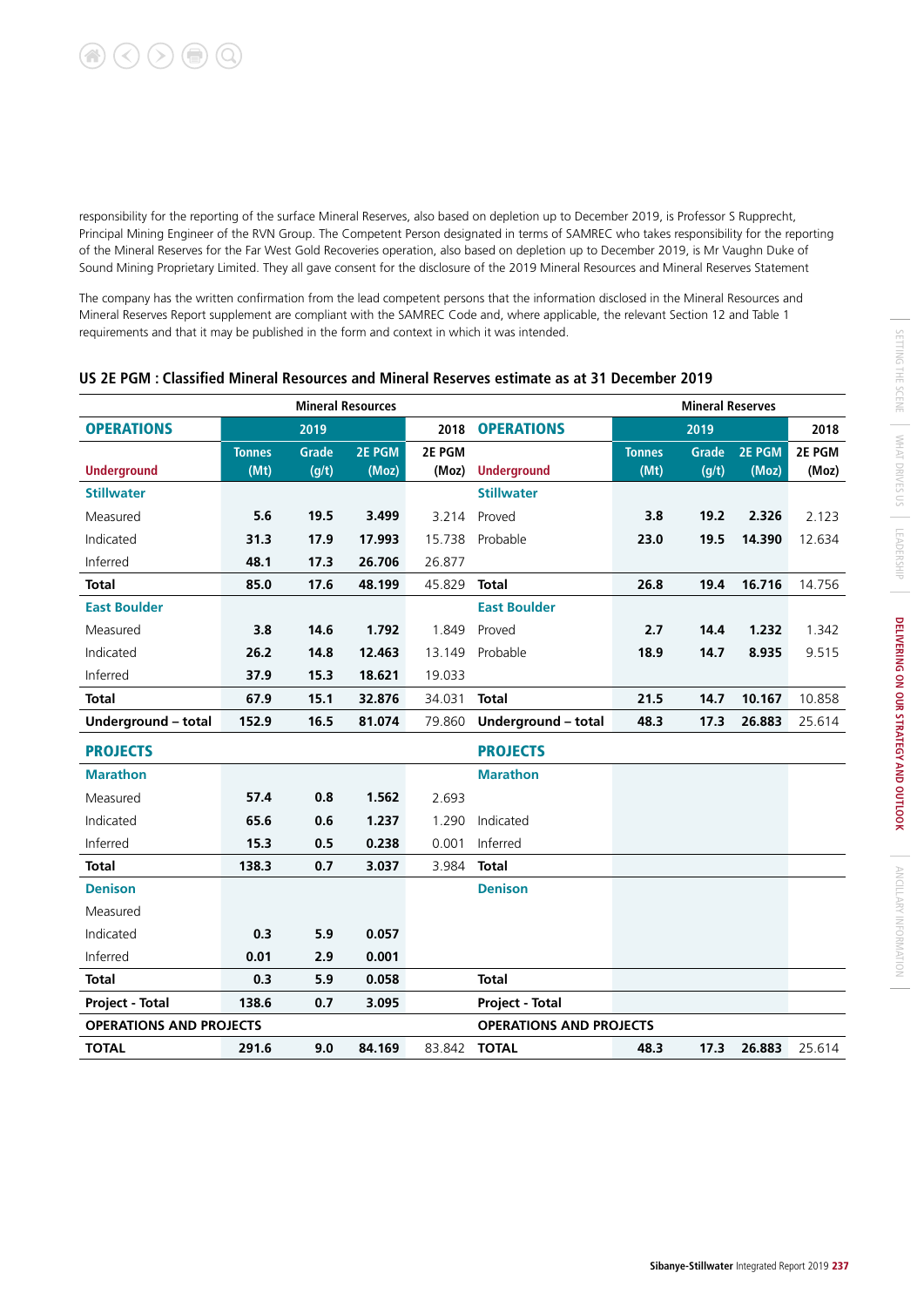**Classified Americas projects Gold Mineral Resource and Mineral Reserve estimate as at 31 December 2019**

|                   |               | <b>Mineral Resources</b> |       |       |                         | <b>Mineral Reserves</b> |       |       |       |
|-------------------|---------------|--------------------------|-------|-------|-------------------------|-------------------------|-------|-------|-------|
| <b>PROJECTS</b>   |               | 2019                     |       | 2018  | <b>PROJECTS</b>         |                         | 2019  |       | 2018  |
|                   | <b>Tonnes</b> | Grade                    | Gold  | Gold  |                         | <b>Tonnes</b>           | Grade | Gold  | Gold  |
|                   | (Mt)          | (g/t)                    | (Moz) | (Moz) |                         | (Mt)                    | (g/t) | (Moz) | (Moz) |
| <b>Altar</b>      |               |                          |       |       |                         |                         |       |       |       |
| Measured          | 1,005.9       | 0.1                      | 2.981 | 2.981 | Proved                  |                         |       |       |       |
| Indicated         | 1,051.5       | 0.1                      | 2.253 | 2.253 | Probable                |                         |       |       |       |
| Inferred          | 556.5         | 0.1                      | 1.087 | 1.087 |                         |                         |       |       |       |
| <b>Total</b>      | 2,613.9       | 0.1                      | 6.321 | 6.321 | <b>Total</b>            |                         |       |       |       |
| <b>Rio Grande</b> |               |                          |       |       | <b>Rio Grande</b>       |                         |       |       |       |
| Measured          |               |                          |       |       | Proved                  |                         |       |       |       |
| Indicated         | 14.1          | 0.4                      | 0.162 | 0.162 | Probable                |                         |       |       |       |
| Inferred          | 8.2           | 0.3                      | 0.074 | 0.074 |                         |                         |       |       |       |
| <b>Total</b>      | 22.3          | 0.3                      | 0.236 | 0.237 | <b>Total</b>            |                         |       |       |       |
| Projects - total  | 2,636.3       | 0.1                      | 6.558 | 6.558 | <b>Projects - total</b> |                         |       |       |       |

### **Classified Americas projects Copper Mineral Resource and Mineral Reserve statement as at 31 December 2019**

|                         |                       |                 | <b>Mineral Resources</b> |                 |                           |                       |                | <b>Mineral Reserves</b> |                  |
|-------------------------|-----------------------|-----------------|--------------------------|-----------------|---------------------------|-----------------------|----------------|-------------------------|------------------|
| <b>PROJECTS</b>         |                       | 2019            |                          | 2018            | <b>PROJECTS</b>           |                       | 2019           |                         | 2018             |
|                         |                       | <b>Sulphide</b> |                          |                 |                           | <b>Sulphide</b>       |                |                         |                  |
|                         |                       | copper          | <b>Sulphide</b>          |                 |                           |                       | copper         | <b>Sulphide</b>         | Sulphide         |
|                         | <b>Tonnes</b><br>(Mt) | grade<br>(%)    | copper<br>(MIb)          | Copper<br>(Mlb) |                           | <b>Tonnes</b><br>(Mt) | grade<br>(g/t) | copper<br>(Mlb)         | copper<br>(Mlb)) |
| <b>Altar</b>            |                       |                 |                          |                 | <b>Altar</b>              |                       |                |                         |                  |
| Measured                | 1,005.9               | 0.34            | 7,458.0                  | 7,458.0         | Proved                    |                       |                |                         |                  |
| Indicated               | 1,051.5               | 0.30            | 7,053.0                  | 7,053.0         | Probable                  |                       |                |                         |                  |
| Inferred                | 556.5                 | 0.28            | 3,420.0                  | 3,420.0         |                           |                       |                |                         |                  |
| <b>Total</b>            | 2,613.9               | 0.31            | 17,931.0                 | 17,931.0        | <b>Total</b>              |                       |                |                         |                  |
| <b>Rio Grande</b>       |                       |                 |                          |                 | <b>Rio Grande</b>         |                       |                |                         |                  |
| Measured                |                       |                 |                          |                 | Proved                    |                       |                |                         |                  |
| Indicated               | 14.1                  | 0.30            | 93.2                     | 93.2            | Probable                  |                       |                |                         |                  |
| Inferred                | 8.2                   | 0.23            | 41.5                     | 41.5            |                           |                       |                |                         |                  |
| <b>Total</b>            | 22.3                  | 0.27            | 134.7                    | 134.7           | <b>Total</b>              |                       |                |                         |                  |
| <b>Marathon</b>         |                       |                 |                          |                 |                           |                       |                |                         |                  |
| Measured                | 57.4                  | 0.20            | 257.3                    | 473.5           | Proved                    |                       |                |                         |                  |
| Indicated               | 65.6                  | 0.21            | 310.7                    | 254.0           | Probable                  |                       |                |                         |                  |
| Inferred                | 15.3                  | 0.23            | 77.8                     | 2.6             |                           |                       |                |                         |                  |
| <b>Total</b>            | 138.3                 | 0.21            | 645.8                    | 730.1           | <b>Total</b>              |                       |                |                         |                  |
| <b>Projects - total</b> | 2,774.5               | 0.3             | 18,711.5                 |                 | 18,795.8 Projects - total |                       |                |                         |                  |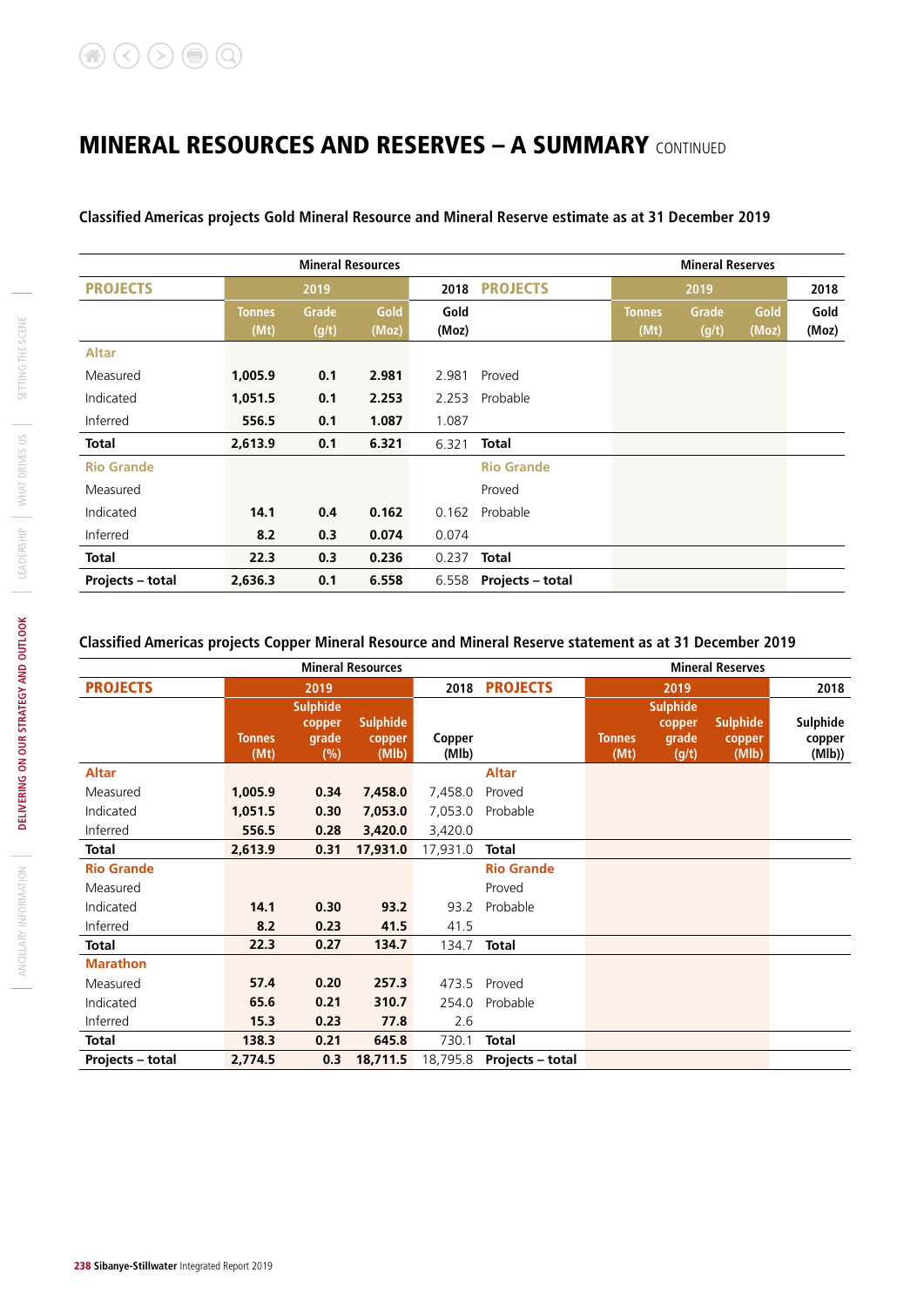|                                                    | <b>Mineral Resources</b> |                 |               |                 |               |               |  |  |  |
|----------------------------------------------------|--------------------------|-----------------|---------------|-----------------|---------------|---------------|--|--|--|
| <b>OPERATIONS - SOUTH AFRICA</b>                   |                          |                 | 2019          |                 |               | 2018          |  |  |  |
|                                                    | <b>Tonnes</b>            | <b>4E Grade</b> | <b>6E PGM</b> | <b>4E Grade</b> | <b>6E PGM</b> | <b>4E PGM</b> |  |  |  |
| <b>Underground</b>                                 | (Mt)                     | (g/t)           | (g/t)         | (Moz)           | (Moz)         | (Moz)         |  |  |  |
| Kroondal <sup>1</sup>                              |                          |                 |               |                 |               |               |  |  |  |
| Measured                                           | 34.2                     | 3.2             | 3.9           | 3.511           | 4.280         | 3.907         |  |  |  |
| Indicated                                          | 5.0                      | 3.7             | 4.6           | 0.604           | 0.735         | 0.593         |  |  |  |
| Inferred                                           | 2.5                      | 3.0             | 3.7           | 0.234           | 0.292         | 0.234         |  |  |  |
| <b>Total</b>                                       | 41.7                     | 3.2             | 4.0           | 4.349           | 5.307         | 4.734         |  |  |  |
| <b>Rustenburg</b>                                  |                          |                 |               |                 |               |               |  |  |  |
| Measured                                           | 366.5                    | 4.9             | 5.7           | 57.555          | 67.035        | 58.207        |  |  |  |
| Indicated                                          | 118.3                    | 5.3             | 6.1           | 20.328          | 23.227        | 21.222        |  |  |  |
| Inferred                                           | 14.9                     | 5.6             | 5.9           | 2.676           | 2.846         | 2.755         |  |  |  |
| <b>Total</b>                                       | 499.8                    | 5.0             | 5.8           | 80.560          | 93.108        | 82.185        |  |  |  |
| Marikana <sup>2</sup>                              |                          |                 |               |                 |               |               |  |  |  |
| Measured                                           | 67.2                     | 4.8             | 5.7           | 10.480          | 12.375        |               |  |  |  |
| Indicated                                          | 557.6                    | 4.7             | 5.6           | 84.229          | 99.495        |               |  |  |  |
| Inferred                                           | 186.6                    | 4.8             | 5.8           | 29.050          | 34.507        |               |  |  |  |
| <b>Total</b>                                       | 811.4                    | 4.7             | 5.6           | 123.758         | 146.377       |               |  |  |  |
| <b>OPERATIONS - ZIMBABWE</b>                       |                          |                 |               |                 |               |               |  |  |  |
| Mimosa <sup>3</sup>                                |                          |                 |               |                 |               |               |  |  |  |
| Measured                                           | 26.5                     | 3.7             | 3.9           | 3.124           | 3.336         | 3.367         |  |  |  |
| Indicated                                          | 15.4                     | 3.6             | 3.8           | 1.772           | 1.887         | 1.772         |  |  |  |
| Inferred                                           | 4.4                      | 3.6             | 3.9           | 0.514           | 0.548         | 0.514         |  |  |  |
| Inferred (oxides)                                  | 9.0                      | 3.5             | 3.6           | 0.998           | 1.033         | 0.998         |  |  |  |
| <b>Total</b>                                       | 55.3                     | 3.6             | 3.8           | 6.409           | 6.804         | 6.652         |  |  |  |
| Underground - total                                | 1,408.2                  | 4.8             | 5.6           | 215.076         | 251.596       | 93.571        |  |  |  |
| <b>Surface</b>                                     |                          |                 |               |                 |               |               |  |  |  |
| Surface rock dumps and tailings storage facilities |                          |                 |               |                 |               |               |  |  |  |
| Rustenburg (TSF)                                   | 69.4                     | 1.1             | 1.2           | 2.381           | 2.666         | 2.610         |  |  |  |
| Marikana (TSF)                                     | 15.0                     | 1.2             |               | 0.559           |               |               |  |  |  |
| Surface - total                                    | 84.4                     | 1.1             |               | 2.940           |               | 2.610         |  |  |  |
| <b>Operations - Total</b>                          | 1,492.6                  | 4.5             |               | 218.016         |               | 96.181        |  |  |  |

# **Classified SA PGM Mineral Resources and Mineral Reserves estimate as at 31 December 2019**

*1 50% Attributable, managed*

*2 95.25% Attributable, managed*

*3 50% Attributable, non-managed*

 $\mathcal{L}$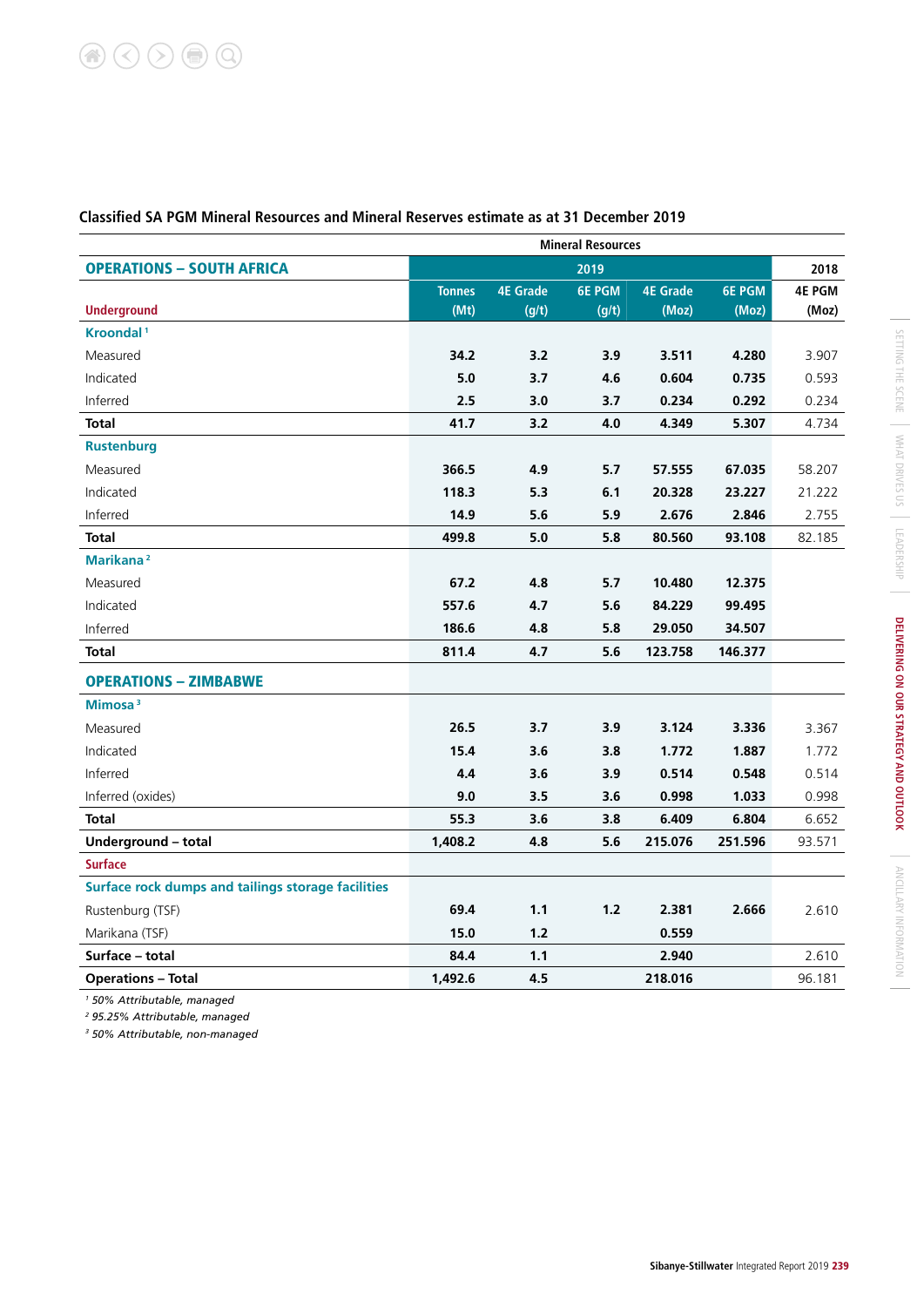### **Classified SA 4E and 6E PGM: Mineral Resource estimate as at 31 December 2019** continued

|                                                 | <b>Mineral Resources</b> |                 |               |                 |               |               |  |  |
|-------------------------------------------------|--------------------------|-----------------|---------------|-----------------|---------------|---------------|--|--|
| <b>PROJECTS - SOUTH AFRICA</b>                  |                          |                 | 2019          |                 |               | 2018          |  |  |
|                                                 | <b>Tonnes</b>            | <b>4E Grade</b> | <b>6E PGM</b> | <b>4E Grade</b> | <b>6E PGM</b> | <b>4E PGM</b> |  |  |
| <b>Underground</b>                              | (Mt)                     | (g/t)           | (g/t)         | (Moz)           | (Moz)         | (Moz)         |  |  |
| Vygenhoek <sup>4</sup>                          |                          |                 |               |                 |               |               |  |  |
| Measured                                        |                          |                 |               |                 |               | 0.230         |  |  |
| Indicated                                       |                          |                 |               |                 |               |               |  |  |
| Inferred                                        |                          |                 |               |                 |               |               |  |  |
| <b>Total</b>                                    |                          |                 |               |                 |               | 0.230         |  |  |
| Zondernaam <sup>5</sup>                         |                          |                 |               |                 |               |               |  |  |
| Measured                                        |                          |                 |               |                 |               |               |  |  |
| Indicated                                       |                          |                 |               |                 |               |               |  |  |
| Inferred                                        | 77.4                     | $6.4$           |               | 15.900          |               | 15.900        |  |  |
| <b>Total</b>                                    | 77.4                     | 6.4             |               | 15.900          |               | 15.900        |  |  |
| Hoedspruit                                      |                          |                 |               |                 |               |               |  |  |
| Measured                                        |                          |                 |               |                 |               |               |  |  |
| Indicated                                       | 28.1                     | 5.5             |               | 4.980           |               | 4.980         |  |  |
| Inferred                                        | 4.5                      | 5.6             |               | 0.810           |               | 0.810         |  |  |
| <b>Total</b>                                    | 32.6                     | 5.5             |               | 5.790           |               | 5.790         |  |  |
| <b>Blue Ridge<sup>6</sup></b>                   |                          |                 |               |                 |               |               |  |  |
| Measured                                        | 14.8                     | 3.3             |               | 1.570           |               | 1.570         |  |  |
| Indicated                                       | 4.1                      | 3.2             |               | 0.420           |               | 0.420         |  |  |
| Inferred                                        | 4.2                      | 3.3             |               | 0.440           |               | 0.440         |  |  |
| <b>Total</b>                                    | 23.1                     | 3.3             |               | 2.430           |               | 2.430         |  |  |
| Akanani <sup>7</sup>                            |                          |                 |               |                 |               |               |  |  |
| Measured                                        |                          |                 |               |                 |               |               |  |  |
| Indicated                                       | 191.2                    | 4.2             |               | 25.611          |               |               |  |  |
| Inferred                                        | 102.2                    | 3.4             |               | 11.176          |               |               |  |  |
| <b>Total</b>                                    | 293.4                    | 3.9             |               | 36.786          |               |               |  |  |
| Limpopo <sup>8</sup>                            |                          |                 |               |                 |               |               |  |  |
| Measured                                        | 2.1                      | 4.2             |               | 0.280           |               |               |  |  |
| Indicated                                       | 95.2                     | $4.0\,$         |               | 12.247          |               |               |  |  |
| Inferred                                        | 102.3                    | 4.1             |               | 13.358          |               |               |  |  |
| <b>Total</b>                                    | 199.6                    | $4.0\,$         |               | 25.885          |               |               |  |  |
| Project - total                                 | 626.0                    | 4.3             |               | 86.791          |               | 24.350        |  |  |
| Grand total - underground, surface and projects | 2,118.6                  | 4.5             |               | 304.807         |               | 120.531       |  |  |

*4 Prospecting right expired*

*5 74% Attributable, managed*

*6 50% Attributable, managed*

*7 93.13% Attributable, managed*

*8 Attributable portions of Baobab (95.25%), Doornvlei (95.25%) and the Dwaalkop JV (45.3%), managed*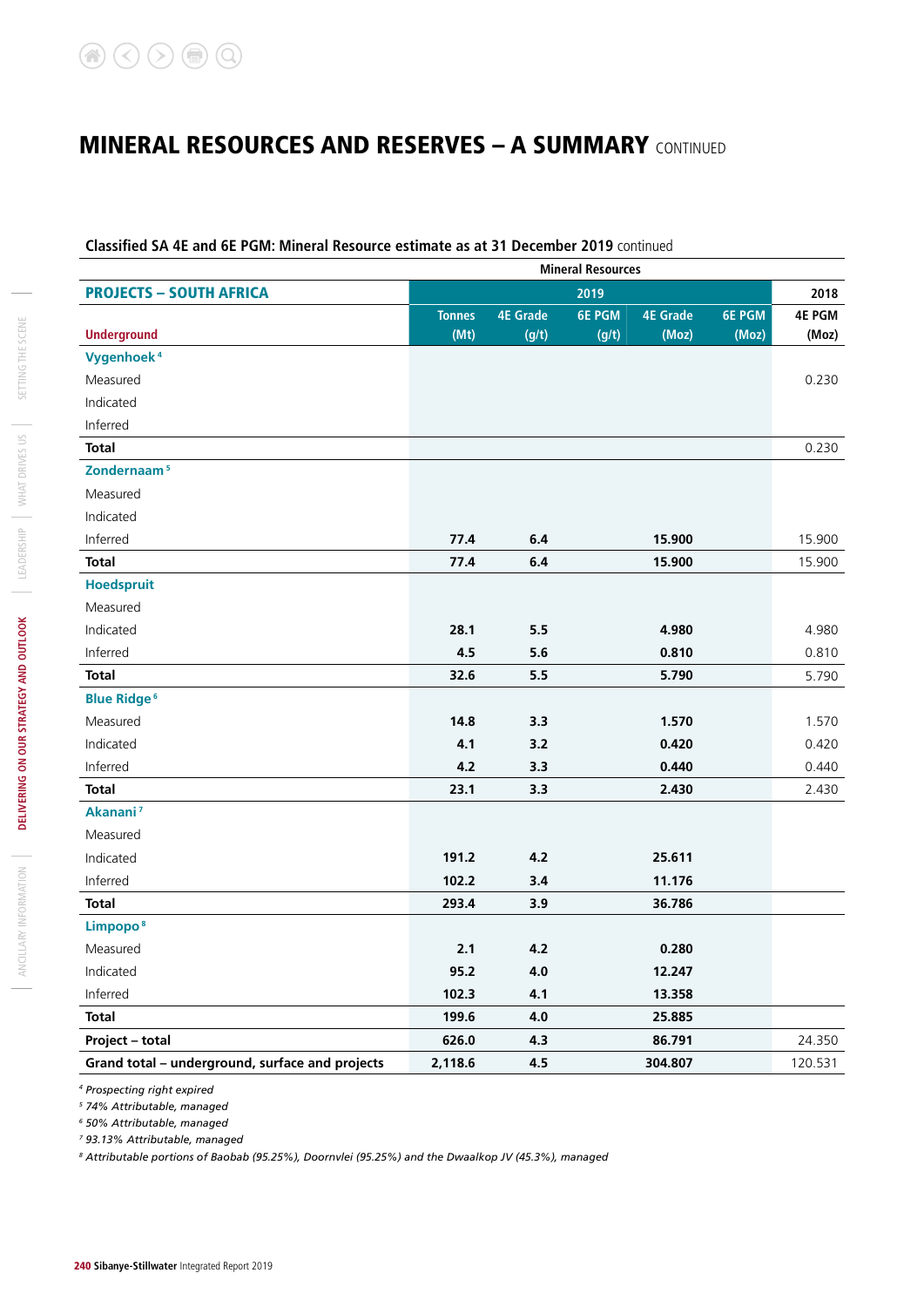|                                                    |               | <b>Mineral Reserves</b> |               |                 |               |               |  |  |  |
|----------------------------------------------------|---------------|-------------------------|---------------|-----------------|---------------|---------------|--|--|--|
| <b>OPERATIONS - SOUTH AFRICA</b>                   |               |                         | 2019          |                 |               | 2018          |  |  |  |
|                                                    | <b>Tonnes</b> | <b>4E Grade</b>         | <b>6E PGM</b> | <b>4E Grade</b> | <b>6E PGM</b> | <b>4E PGM</b> |  |  |  |
| <b>Underground</b>                                 | (Mt)          | (g/t)                   | (g/t)         | (Moz)           | (Moz)         | (Moz)         |  |  |  |
| Kroondal <sup>1</sup>                              |               |                         |               |                 |               |               |  |  |  |
| Proved                                             | 14.6          | 2.6                     | 3.1           | 1.201           | 1.466         | 1.536         |  |  |  |
| Probable                                           | 0.0           | 0.0                     | 0.0           | 0.000           | 0.000         | 0.000         |  |  |  |
| <b>Total</b>                                       | 14.6          | 2.6                     | 3.1           | 1.201           | 1.466         | 1.536         |  |  |  |
| <b>Rustenburg</b>                                  |               |                         |               |                 |               |               |  |  |  |
| Proved                                             | 104.7         | 3.8                     | 4.5           | 12.779          | 15.077        | 13.516        |  |  |  |
| Probable                                           | 7.2           | 4.2                     | 4.9           | 0.971           | 1.140         | 0.945         |  |  |  |
| <b>Total</b>                                       | 111.9         | 3.8                     | 4.5           | 13.750          | 16.217        | 14.461        |  |  |  |
| Marikana <sup>2</sup>                              |               |                         |               |                 |               |               |  |  |  |
| Proved                                             | 7.7           | 4.1                     | 4.8           | 1.007           | 1.183         |               |  |  |  |
| Probable                                           | 56.5          | 4.2                     | 5.1           | 7.594           | 9.174         |               |  |  |  |
| <b>Total</b>                                       | 64.2          | 4.2                     | 5.0           | 8.601           | 10.357        |               |  |  |  |
| <b>OPERATIONS - ZIMBABWE</b>                       |               |                         |               |                 |               |               |  |  |  |
| Mimosa $3$                                         |               |                         |               |                 |               |               |  |  |  |
| Proved                                             | 9.6           | 3.5                     | 3.8           | 1.086           | 1.160         | 1.234         |  |  |  |
| Probable                                           | 5.6           | 3.4                     | 3.6           | 0.604           | 0.644         | 0.607         |  |  |  |
| <b>Total</b>                                       | 15.2          | 3.5                     | 3.7           | 1.691           | 1.804         | 1.841         |  |  |  |
| Underground - total                                | 205.8         | 3.8                     | 4.5           | 25.243          | 29.843        | 17,838        |  |  |  |
| <b>Surface</b>                                     |               |                         |               |                 |               |               |  |  |  |
| Surface rock dumps and tailings storage facilities |               |                         |               |                 |               |               |  |  |  |
| Rustenburg (TSF)                                   | 69.4          | 1.1                     | $1.2$         | 2.381           | 2.666         | 2.610         |  |  |  |
| Marikana (TSF)                                     | 15.0          | 1.2                     |               | 0.559           |               |               |  |  |  |
| Surface - total                                    | 84.4          | 1.1                     |               | 2.940           |               | 2.610         |  |  |  |
| Grand total - underground, surface and projects    | 290.3         | 3.0                     |               | 28.183          |               | 20.448        |  |  |  |

# **Classified SA 4E and 6E PGM: Mineral Reserve Estimate as at 31 December 2019**

*1 50% Attributable, managed*

*2 95.25% Attributable, managed*

*3 50% Attributable, non-managed*

 $\mathcal{L}$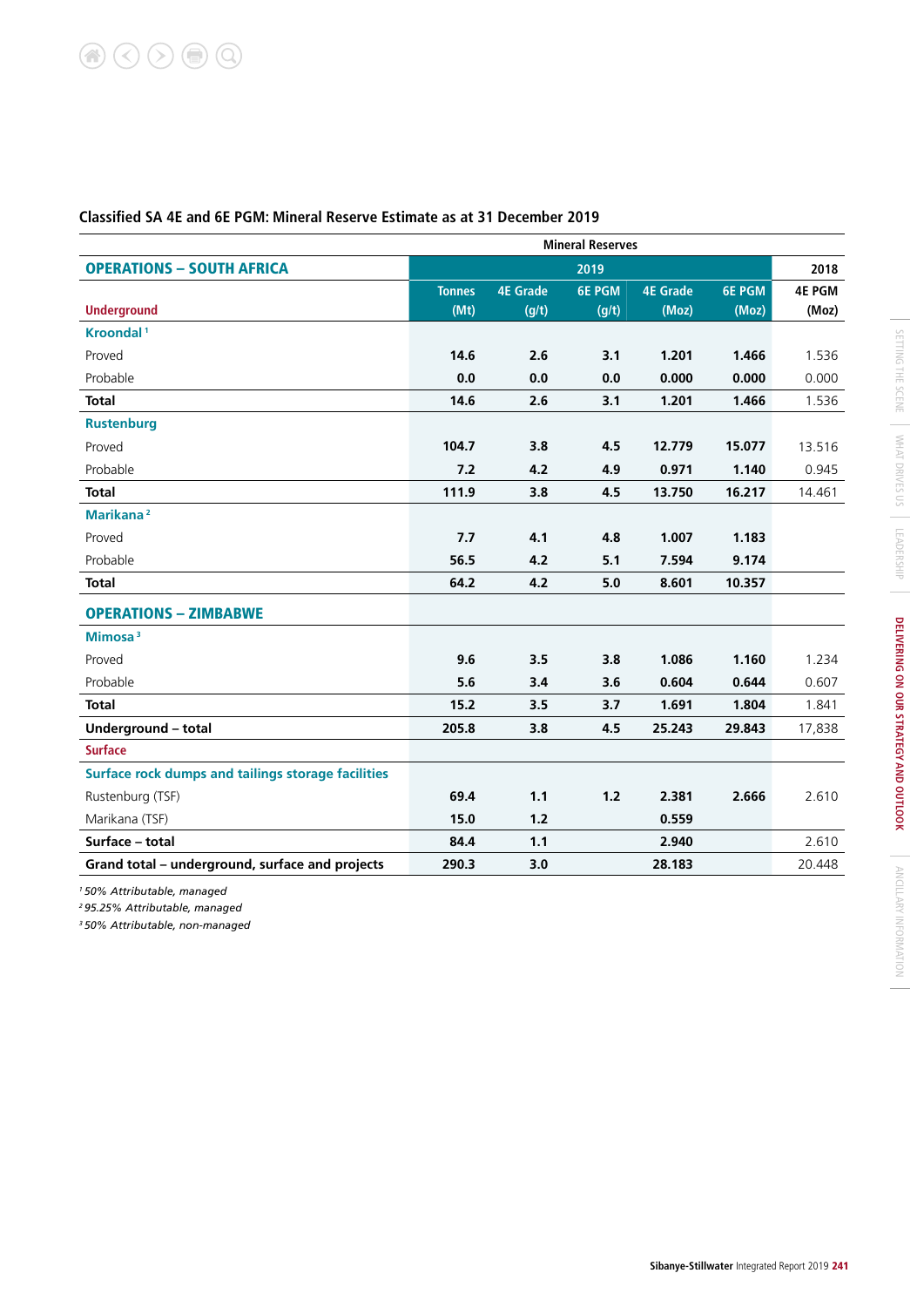### **Classified SA gold Mineral Resource and Mineral Reserve estimate as at 31 December 2019**

|                                                            |               |       | <b>Mineral Resources</b> |        |                                                     | <b>Mineral Reserves</b> |       |            |        |  |
|------------------------------------------------------------|---------------|-------|--------------------------|--------|-----------------------------------------------------|-------------------------|-------|------------|--------|--|
| <b>OPERATIONS</b>                                          |               | 2019  |                          | 2018   | <b>OPERATIONS</b>                                   |                         | 2019  |            | 2018   |  |
|                                                            | <b>Tonnes</b> | Grade | Gold                     | Gold   |                                                     | <b>Tonnes</b>           | Grade | Gold       | Gold   |  |
| <b>Underground</b>                                         | (Mt)          | (g/t) | (Moz)                    | (Moz)  | <b>Underground</b>                                  | (Mt)                    | (g/t) | (Moz)      | (Moz)  |  |
| <b>Beatrix</b>                                             |               |       |                          |        | <b>Beatrix</b>                                      |                         |       |            |        |  |
| Measured                                                   | 25.1          | 7.2   | 5.778                    | 4.003  | Proved                                              | 6.7                     | 4.2   | 0.911      | 0.960  |  |
| Indicated                                                  | 24.3          | 5.6   | 4.348                    | 3.433  | Probable                                            | 4.7                     | 4.0   | 0.594      | 0.227  |  |
| Inferred                                                   | 0.9           | 7.5   | 0.220                    | 0.004  |                                                     |                         |       |            |        |  |
| <b>Beatrix - total</b>                                     | 50.3          | 6.4   | 10.347                   | 7.440  | <b>Beatrix - total</b>                              | 11.3                    | 4.1   | 1.505      | 1.187  |  |
| <b>Driefontein</b>                                         |               |       |                          |        | <b>Driefontein</b>                                  |                         |       |            |        |  |
| Measured                                                   | 18.5          | 12.9  | 7.679                    | 5.386  | Proved                                              | 8.2                     | 6.8   | 1.792      | 1.760  |  |
| Indicated                                                  | 15.1          | 9.3   | 4.523                    | 4.732  | Probable                                            | 3.4                     | 7.6   | 0.828      | 1.542  |  |
| Inferred                                                   | 9.0           | 5.4   | 1.548                    |        |                                                     |                         |       |            |        |  |
| Driefontein - total                                        | 42.6          | 10.0  | 13.751                   | 10.118 | Driefontein - total                                 | 11.6                    | 7.1   | 2.619      | 3.302  |  |
| Kloof                                                      |               |       |                          |        | <b>Kloof</b>                                        |                         |       |            |        |  |
| Measured                                                   | 32.7          | 14.6  | 15.300                   | 7.216  | Proved                                              | 11.1                    | 7.8   | 2.795      | 3.518  |  |
| Indicated                                                  | 26.7          | 7.5   | 6.466                    | 0.905  | Probable                                            | 7.8                     | 6.5   | 1.627      | 1.503  |  |
| Inferred                                                   | 8.1           | 6.7   | 1.737                    | 0.089  |                                                     |                         |       |            |        |  |
| Kloof - total                                              | 67.5          | 10.8  | 23.502                   | 8.211  | Kloof - total                                       | 19.0                    | 7.3   | 4.422      | 5.020  |  |
| <b>Cooke</b>                                               |               |       |                          |        | <b>Cooke</b>                                        |                         |       |            |        |  |
| Measured                                                   |               |       |                          | 1.689  | Proved                                              |                         |       |            |        |  |
| Indicated                                                  |               |       |                          | 1.130  | Probable                                            |                         |       |            |        |  |
| Inferred                                                   |               |       |                          | 1.220  |                                                     |                         |       |            |        |  |
| Cooke - total                                              | 0.0           | 0.0   | 0.000                    | 4.039  | Cooke - total                                       |                         |       |            |        |  |
| Underground - total                                        | 160.4         | 9.2   | 47.600                   | 29.808 | Underground - total                                 | 41.9                    | 6.4   | 8.546      | 9.509  |  |
| <b>Surface</b>                                             |               |       |                          |        | <b>Surface</b>                                      |                         |       |            |        |  |
| <b>SRD and TSFs</b>                                        |               |       |                          |        | <b>SRD and TSFs</b>                                 |                         |       |            |        |  |
| Beatrix (Indicated)                                        |               |       |                          | 0.043  | Beatrix (Probable)                                  |                         |       |            | 0.043  |  |
| Driefontein (Indicated)                                    |               |       |                          | 0.021  | Driefontein (Probable)                              |                         |       |            | 0.021  |  |
| Kloof (Indicated)                                          | 8.3           | 0.3   | 0.081                    | 0.131  | Kloof (Probable)                                    | 8.3                     | 0.3   | 0.081      | 0.131  |  |
| Cooke (Measured)                                           |               |       |                          | 0.144  | Cooke (Proved)                                      |                         |       |            | 0.144  |  |
| Cooke (Indicated)                                          | 11.0          | 0.3   | 0.102                    |        | 0.015 Cooke (Probable)                              | 11.0                    | 0.3   | 0.102      | 0.015  |  |
| DRDGOLD (Ergo) (Measured)*                                 | 116.1         | 0.3   | 1.145                    |        | 1.209 DRDGOLD (Ergo) (Proved)*                      | 19.0                    | 0.3   | 0.183      | 0.232  |  |
| DRDGOLD (Ergo) (Indicated)*                                | 128.2         | 0.3   | 1.033                    |        | 1.054 DRDGOLD (Ergo) (Probable)*                    | 97.1                    | 0.3   | 0.962      | 0.977  |  |
| DRDGOLD (Ergo) (Inferred)*                                 | 76.3          | 0.2   | 0.577                    | 0.489  | DRDGOLD (FWGR) (Proved)*                            | 66.1                    | 0.4   | 0.772      | 0.801  |  |
| <b>DRDGOLD</b>                                             |               |       |                          |        | <b>DRDGOLD</b>                                      |                         |       |            |        |  |
| (FWGR) (Measured)*                                         | 91.7          | 0.3   | 1.006                    | 1.035  | (FWGR) (Probable)*                                  | 25.6                    | 0.3   | 0.234      | 0.234  |  |
| Surface - total                                            | 431.5         | 0.3   | 3.945                    | 4.142  | Surface - total                                     | 227.1                   | 0.3   | 2.334      | 2.599  |  |
| <b>Total operations (incl SRD and TSF - excl projects)</b> |               |       |                          |        | Total operations (incl SRD and TSF - excl projects) |                         |       |            |        |  |
| <b>Beatrix</b>                                             | 50.3          |       | 6.4 10.347               | 7.483  | Beatrix                                             | 11.3                    | 4.1   | 1.505      | 1.230  |  |
| Cooke                                                      | 11.0          | 0.3   | 0.102                    | 4.198  | Cooke                                               | 11.0                    | 0.3   | 0.102      | 0.159  |  |
| Driefontein                                                | 42.6          | 10.0  | 13.751                   | 10.139 | Driefontein                                         | 11.6                    | 7.1   | 2.619      | 3.324  |  |
| Kloof                                                      | 75.8          |       | 9.7 23.584               | 8.342  | Kloof                                               | 27.3                    | 5.1   | 4.503      | 5.151  |  |
| <b>DRDGOLD</b>                                             |               |       |                          |        | <b>DRDGOLD</b>                                      |                         |       |            |        |  |
| (Ergo and FWGR)*                                           | 412.2         | 0.3   | 3.762                    | 3.787  | (Ergo and FWGR)*                                    | 207.7                   | 0.3   | 2.151      | 2.245  |  |
| <b>Operations - total</b>                                  | 591.9         |       |                          |        | 2.7 51.545 33.950 Operations - total                | 268.9                   |       | 1.3 10.881 | 12.108 |  |

*\* ERGO is the historical DRDGOLD surface operations located in the East Rand. Far West Gold Recoveries (FWGR) is the project resulting from the sale of the selected WRTRP assets to DRDGOLD.*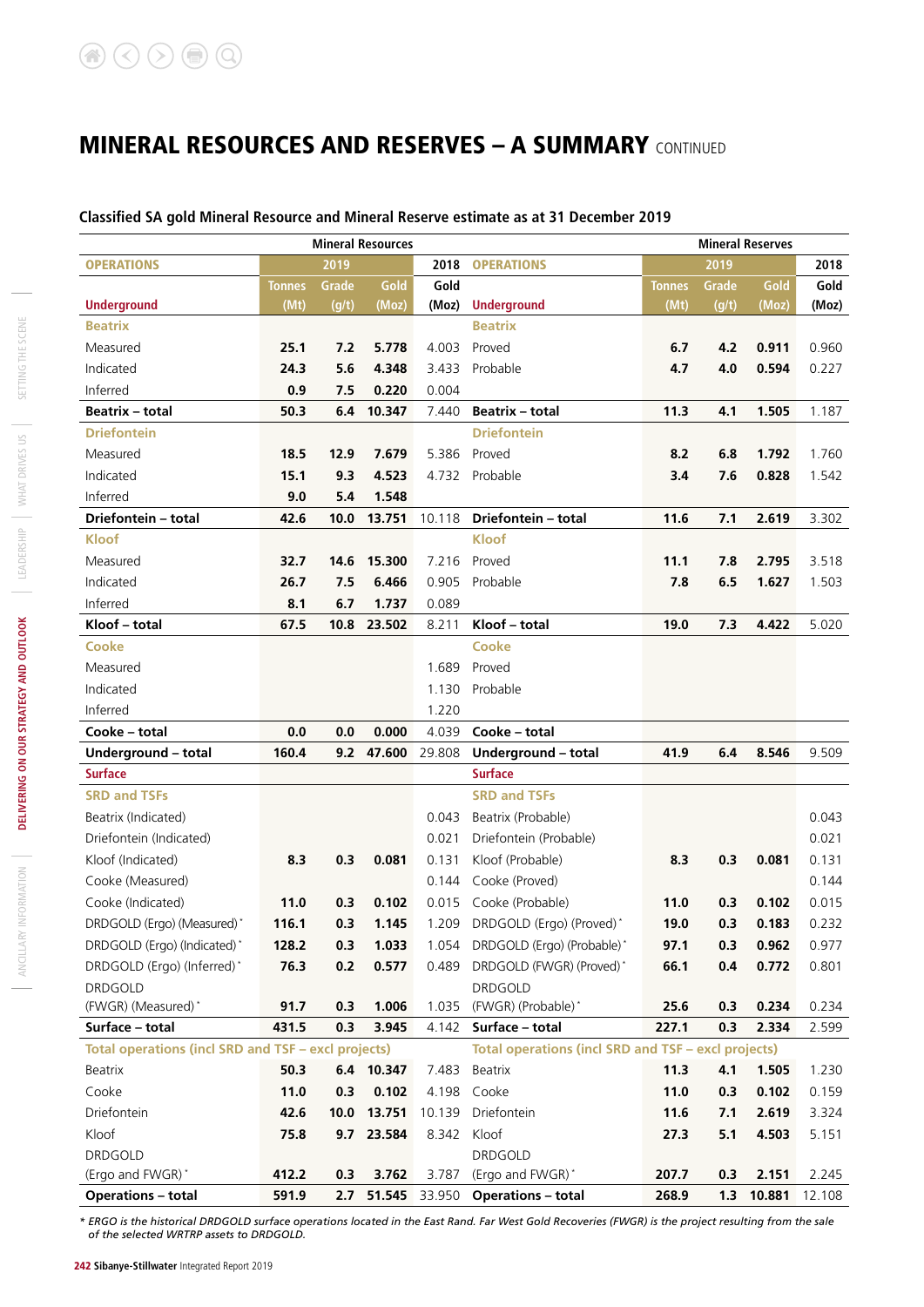|                              | <b>Mineral Resources</b> |              |                   |        |                              | <b>Mineral Reserves</b> |       |                   |       |
|------------------------------|--------------------------|--------------|-------------------|--------|------------------------------|-------------------------|-------|-------------------|-------|
| <b>PROJECTS</b>              |                          | 2019         |                   | 2018   | <b>PROJECTS</b>              |                         | 2019  |                   | 2018  |
|                              | Tonnes                   | <b>Grade</b> | Gold              | Gold   |                              | Tonnes                  | Grade | Gold              | Gold  |
| <b>Underground</b>           | (Mt)                     | (g/t)        | (Moz)             | (Moz)  | <b>Underground</b>           | (Mt)                    | (g/t) | (Moz)             | (Moz) |
| <b>Beatrix</b>               |                          |              |                   |        | <b>Beatrix</b>               |                         |       |                   |       |
| Indicated BI                 | 7.9                      | 5.6          | 1.419             | 1.740  | Probable BI                  |                         |       |                   |       |
| <b>Beatrix - total</b>       | 7.9                      | 5.6          | 1.419             | 1.740  | <b>Beatrix - total</b>       |                         |       |                   |       |
| <b>Driefontein</b>           |                          |              |                   |        | <b>Driefontein</b>           |                         |       |                   |       |
| <b>Indicated BI</b>          | 12.9                     | 8.4          | 3.494             | 9.085  | Probable BI                  |                         |       |                   |       |
| Inferred BI                  | 25.4                     | 9.2          | 7.494             |        |                              |                         |       |                   |       |
| Driefontein - total          | 38.3                     | 8.9          | 10.988            | 9.085  | Driefontein - total          |                         |       |                   |       |
| <b>Kloof</b>                 |                          |              |                   |        | <b>Kloof</b>                 |                         |       |                   |       |
| Indicated BI                 | 9.0                      | 8.7          | 2.527             | 14.331 | Probable BI                  | 2.7                     | 5.1   | 0.438             | 0.431 |
| Inferred BI                  | 23.7                     | 13.2         | 10.053            | 2.218  |                              |                         |       |                   |       |
| Kloof - total                | 32.8                     | 11.9         | 12.580            | 16.549 | Kloof – total                | 2.7                     | 5.1   | 0.438             | 0.431 |
| <b>Burnstone</b>             |                          |              |                   |        | <b>Burnstone</b>             |                         |       |                   |       |
| Measured                     | 0.6                      | 6.0          | 0.124             | 0.124  | Proved                       | 0.1                     | 2.4   | 0.011             | 0.011 |
| Indicated                    | 68.6                     | 4.9          | 10.856            | 10.856 | Probable                     | 14.1                    | 4.3   | 1.934             | 1.934 |
| <b>Burnstone - total</b>     | 69.3                     | 4.9          | 10.980            | 10.980 | <b>Burnstone - total</b>     | 14.2                    | 4.3   | 1.945             | 1.945 |
| <b>Bloemhoek</b>             |                          |              |                   |        | <b>Bloemhoek</b>             |                         |       |                   |       |
| Indicated                    | 27.4                     | 4.7          | 4.163             | 4.163  | Probable BI                  |                         |       |                   |       |
| Inferred                     | 0.9                      | 4.9          | 0.135             | 0.135  |                              |                         |       |                   |       |
| <b>Bloemhoek - total</b>     | 28.3                     | 4.7          | 4.297             | 4.297  | <b>Burnstone – total</b>     |                         |       |                   |       |
| <b>De Bron Merriespruit</b>  |                          |              |                   |        | <b>De Bron Merriespruit</b>  |                         |       |                   |       |
| Indicated                    | 23.0                     | 4.5          | 3.307             | 3.307  | Probable                     | 15.3                    | 4.3   | 2.099             | 2.099 |
| Inferred                     | 5.3                      | 4.2          | 0.715             | 0.715  |                              |                         |       |                   |       |
| De Bron Merriespruit - total | 28.3                     | 4.4          | 4.022             | 4.022  | De Bron Merriespruit - total | 15.3                    | 4.3   | 2.099             | 2.099 |
| <b>DRDGOLD</b>               |                          |              |                   |        | <b>DRDGOLD</b>               |                         |       |                   |       |
| Inferred                     |                          |              |                   | 14.795 |                              |                         |       |                   |       |
| <b>DRDGOLD - total</b>       |                          |              |                   | 14.795 | <b>DRDGOLD - total</b>       |                         |       |                   |       |
| <b>Projects - total</b>      | 204.8                    | 6.7          | 44.286            | 61.469 | <b>Projects - total</b>      | 32.2                    | 4.3   | 4.483             | 4.476 |
| <b>Surface</b>               |                          |              |                   |        | <b>Surface</b>               |                         |       |                   |       |
| Cooke <sup>1</sup>           |                          |              |                   |        | Cooke <sup>1</sup>           |                         |       |                   |       |
| Measured                     | 210.0                    | 0.3          | 1.721             | 1.721  | Proved                       |                         |       |                   |       |
| Indicated                    | 52.3                     | 0.3          | 0.524             | 0.524  | Probable                     |                         |       |                   |       |
| Cooke - total                | 262.3                    | 0.3          | 2.245             | 2.245  | Cooke - total                |                         |       |                   |       |
| Surface - total              | 262.3                    | 0.3          | 2.245             | 2.245  | Surface - total              |                         |       |                   |       |
| <b>Total</b>                 | 467.1                    | 3.1          | 46.531            | 63.714 | <b>Total</b>                 | 32.2                    | 4.3   | 4.483             | 4.476 |
| Grand total - underground,   |                          |              |                   |        | Grand total - underground,   |                         |       |                   |       |
| surface and projects         | 1,059.0                  |              | 2.9 98.076 97.663 |        | surface and projects         | 301.1                   |       | 1.6 15.363 16.584 |       |
|                              |                          |              |                   |        |                              |                         |       |                   |       |

# **Classified SA gold Mineral Resource and Mineral Reserve estimate as at 31 December 2019 continued**

*1 Relates to the remaining WRTRP assets post the sale to DRDGOLD, which are the Cooke tailings storage facilities*